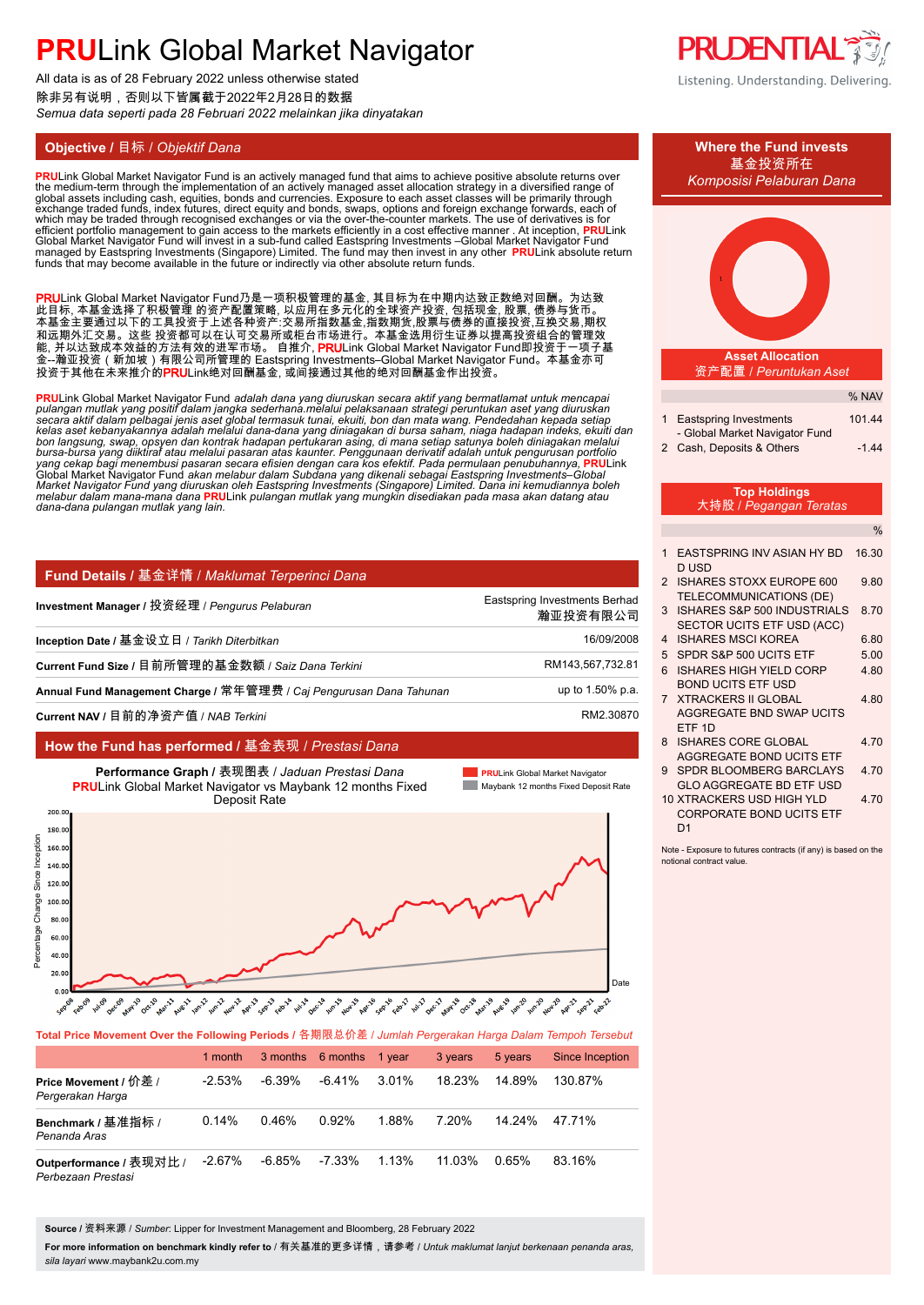All data is as of 28 February 2022 unless otherwise stated 除非另有说明,否则以下皆属截于2022年2月28日的数据 *Semua data seperti pada 28 Februari 2022 melainkan jika dinyatakan*



### **Monthly Update /** 每月简报 / *Peningkatan Bulanan*

#### **Market Review /** 市场回顾 */ Tinjauan Bulanan*

Global markets continued to face headwinds in February. The escalating conflict between Russia and Ukraine dominated headlines, further heightening the ongoing inflationary pressures and building on the weaker sentiment earlier in the month amid the prospect of the ramp up of interest rates by major central banks. Russia had previously begun to build up troops on its border with the Ukraine, whilst a full-scale campaign began on 24 Feb. with Russian forces striking major Ukrainian cities including the capital Kyiv. The Western countries announced a range of sanctions and restrictions, including expelling key Russian banks from SWIFT. European and emerging market equities underperformed in this environment, in USD terms, whilst Asia and Japan were relative outperformers. Commodities rallied, with Brent crude prices closing the month at over US\$100.

The US market delivered -2.9% in February, as it faces economic risks and uncertainties of higher gasoline prices arising from Russia's invasion of Ukraine . The growing price pressures could compel the Fed to increase interest rates faster to tackle inflation. Despite that, the US economy seemed to be rebounding from a winter surge of COVID-19 infections. US factory activity picked up in February due to strong demand and improving supply chain bottlenecks, with its manufacturing PMI rising from 55.5 in January to 57.3 in February.

Asia Pacific ex Japan markets returned -1.1% in USD terms in February. China and Hong Kong equities returned -3.9% and -2.8% in USD terms respectively over the same period, amid the sporadic COVID-19 outbreaks within the countries. China's manufacturing PMI slightly improved from 50.1 in January to 50.2 in February, following the rising demand and expectations for further stimulus measures to be announced in the first week of March. Meanwhile, Taiwan equities delivered -2.5% in USD terms in February as the ongoing Russia-Ukraine crisis has instilled fears that Beijing could also invade the island.

In Fixed Income markets, global bond yields were volatile as yields initially rose on the back of anticipated policy tightening by central banks (e.g., the Fed, ECB, BoE). As the Russia-Ukraine conflict intensified around mid-month, yields drifted lower following the incursion. The net impact of these moves resulted in the US 10-year yield increasing from 1.79% to 1.83%.

In Asian Credit, the JACI generated a negative return of -2.2% as both High Yield and Investment Grade underperformed. The rise in US interest rates contributed to declines in Asian USD credits, while the risk averse environment also pressured Asian credit spreads wider . The selloff was broad-based across all countries, rating buckets, and sectors. However, investment-grade bonds were steadier than their high-yield peers as the latter continued to be weighed down by the weakness in the China property sector. Within the investment grade segment, the decline was led by sovereign and TMT sectors, which were harder hit by the rise in US interest rates given the sectors' longer duration profiles. Real estate sector was another laggard as investor sentiment continued to be dampened by newsflow on the financial woes of China high yield property developers. Bond prices of Chinese real estate developers also continued to fall amid slumping new-home sales.

全球股市继续于 2 月份面临逆风。俄罗斯和乌克兰之间不断升级的冲突占据了头条新闻,进一步加剧持续的通胀压力,使月内早些时候因主要央行可能加息而走弱的 投资情绪雪上加霜。此前,俄罗斯开始在接壤乌克兰边境集结军队,并于2月24日升级为全面战争;俄罗斯军队袭击了包括乌克兰首都基辅在内的主要城市。西方国家 宣布了一系列制裁和限制措施,包括将俄罗斯主要银行从 SWIFT 系统中剔除。在这种环境下,以美元计价的欧洲和新兴市场股市表现不佳,亚洲和日本走势相对较 好。大宗商品价格飙涨,布伦特原油价格以超过100 美元的水平结束当月的交易。

美国市场于2 月份下跌-2.9%,归咎于俄罗斯入侵乌克兰导致汽油价格上涨带来的经济风险和不确定性。价格压力不断增长可能会迫使美联储更快升息以应对通胀。尽 管如此,美国经济似乎正从冬天的 COVID-19 感染率激增中反弹。由于需求强劲和供应链瓶颈改善,美国2 月份工厂活动有所回升;制造业采购经理人指数从 1 月份 的 55.5 走高至 2 月份的 57.3。

亚太除日本市场2月份以美元计下跌-1.1%。中国和香港爆发零星的新型冠状病毒个案,拖累股市同期内以美元计分别走低-3.9%和-2.8%。中国制造业采购经理人指数 从 1 月份的 50.1 轻微走高至 2 月份的 50.2,多谢需求上涨,加上市场预期当局将于3月第一周宣布推出更多刺激措施。与此同时,俄乌危机持续演进引发市场对北京 趁机夺台的担忧,台湾股市 2 月份以美元计价的回酬为-2.5%。

在固定收益市场,全球债券收益率走势波动。收益率在美联储、欧洲央行、英国央行等央行预期收紧政策的背景下最初上升;但俄罗斯与乌克兰的冲突在接近月中时 加剧,收益率在俄罗斯入侵后走低。这些举措的最终影响导致美国 10 年期国债收益率从 1.79%走高至 1.83%。

至于亚洲信贷,摩根大通亚洲信贷指数("JACI")交出-2.2%的负回报,因为高收益和投资级债券双双表现落后。美国利率走高导致亚洲美元信贷下降,而避险环境也 令亚洲信用利差扩大。抛售相当全面,遍及所有国家、评级和行业。然而,投资级债券的表现较高收益稳定,因为后者继续受到中国房地产行业表现疲软拖累。在投 资级板块中,主权和科技、媒体和通信(TMT)领跌。由于这些领域的存续期较长,美国利率上升对它们打击更大。房地产是另一个走势落后的领域,归咎于投资情 绪继续受到中国高收益房地产开发商财务困境的消息笼罩。在新房销售滑落的情况下,中国房地产开发商的债券价格也继续下跌。

*Pasaran global terus mendepani tantangan pada bulan Februari. Konflik antara Rusia dan Ukraine yang semakin meruncing mendominasi tajuk berita, lalu meningkatkan lagi tekanan inflasi semasa dan menumpukkan lagi sentimen yang lebih lemah pada awal bulan di tengah-tengah prospek kenaikan kadar faedah oleh bank pusat utama. Rusia sebelum ini telah mula mengatur bala tentera di sempadannya dengan Ukraine, manakala kempen berskala penuh bermula pada 24 Februari dengan tentera Rusia menyerang bandar-bandar utama Ukraine termasuk ibu kota Kyiv. Negara-negara Barat mengumumkan pelbagai sekatan dan kekangan, termasuk menyingkirkan bank-bank utama Rusia daripada SWIFT. Ekuiti pasaran Eropah dan pasaran memuncul berprestasi hambar dalam persekitaran sebegini dari segi USD, manakala Asia dan Jepun mencatat prestasi lebih baik secara relatif. Komoditi meningkat, dengan harga minyak mentah Brent menutup bulan dagangan melebihi USD100.*

*Pasaran AS mencatatkan pulangan -2.9% pada Februari, kerana ia menghadapi risiko ekonomi dan ketaktentuan harga petrol yang lebih tinggi yang timbul susulan pencerobohan Rusia ke atas Ukraine. Tekanan harga yang semakin meningkat boleh mendesak Fed untuk meningkatkan kadar faedah dengan lebih cepat bagi menangani inflasi. Namun begitu, ekonomi AS nampaknya pulih daripada lonjakan kes jangkitan COVID-19 semasa musim sejuk. Aktiviti perkilangan AS meningkat pada Februari, dipacu permintaan yang kukuh dan kesesakan rantaian bekalan yang bertambah baik, dengan PMI pembuatannya meningkat daripada 55.5 pada Januari kepada 57.3 pada Februari.*

*Pasaran Asia luar Jepun memberikan pulangan -1.1% dalam USD pada bulan Februari. Ekuiti China dan Hong Kong masing-masing memulangkan -3.9% dan -2.8% dalam USD dalam tempoh yang sama, di tengah-tengah penularan wabak COVID-19 yang sporadik di negara-negara tersebut. Indeks PMI pembuatan China meningkat sedikit daripada 50.1 di bulan Januari kepada 50.2 pada Februari, berikutan peningkatan permintaan dan jangkaan terhadap langkah rangsangan selanjutnya, yang akan diumumkan pada minggu pertama bulan Mac. Sementara itu, ekuiti Taiwan mencatat pulangan -2.5% dalam USD pada bulan Februari berikutan krisis Rusia-Ukraine yang berterusan telah menimbulkan kebimbangan bahawa Beijing juga boleh menyerang pulau tersebut.*

*Menyorot pasaran Pendapatan Tetap, hasil bon global tidak menentu kerana hasil pada mulanya meningkat berikutan pengetatan dasar yang dijangkakan oleh bank pusat (contohnya Fed, ECB, BoE). Apabila konflik Rusia-Ukraine semakin sengit sekitar pertengahan bulan, hasil semakin menyusut ekoran pencerobohan. Impak*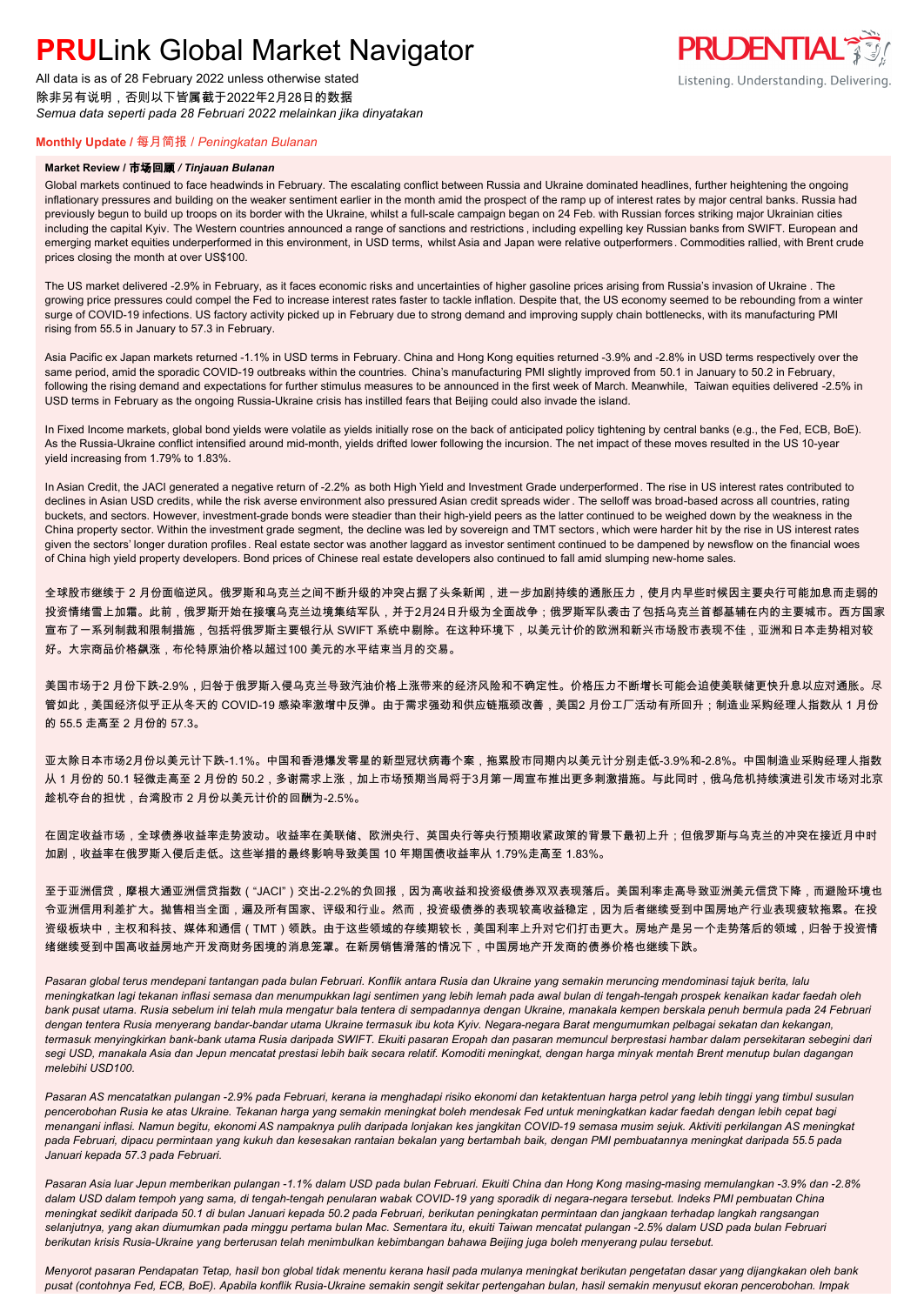All data is as of 28 February 2022 unless otherwise stated 除非另有说明,否则以下皆属截于2022年2月28日的数据

*Semua data seperti pada 28 Februari 2022 melainkan jika dinyatakan*

*bersih daripada perkembangan tersebut telah menyebabkan hasil 10 tahun AS meningkat daripada 1.79% kepada 1.83%.*

*Meninjau Kredit Asia, JACI memberikan pulangan negatif sebanyak -2.2% kerana kedua-dua Hasil Tinggi dan Gred Pelaburan berprestasi rendah. Kenaikan kadar faedah AS menyumbang kepada penyusutan kredit USD Asia, manakala persekitaran penghindaran risiko juga semakin menekan spread kredit Asia. Penjualan adalah berasas luas merentas semua negara, gred penarafan dan sektor. Walau bagaimanapun, bon gred pelaburan adalah lebih teguh berbanding rakan seangkatan hasil tinggi kerana bon tersebut terus dihimpit krisis sektor hartanah China. Dalam segmen gred pelaburan, kemerosotan diterajui oleh sektor kerajaan dan TMT, yang lebih teruk terjejas ekoran kenaikan kadar faedah AS berikutan profil tempoh sektor yang lebih panjang. Sektor hartanah adalah satu lagi sektor yang ketinggalan kerana sentimen pelabur yang terus lembap susulan aliran berita mengenai kegawatan kewangan pemaju hartanah hasil tinggi China. Harga bon pemaju hartanah China juga terus jatuh di tengah-tengah kemerosotan jualan rumah baharu.*

**PRUDENTIAL** 

Listening. Understanding. Delivering.

### **Market Outlook /** 市场展望 */ Gambaran Bulanan*

As we progress into 2022, market volatility seems likely to persist in the near term. Since the onset of Russia's invasion of Ukraine, market participants appeared to be focusing more on the negative growth implications than inflation risks, lowering their bets on rate hikes and increasing haven allocations. With emerging signs that financial conditions are starting to tighten, among other factors, the flight to safety could continue for some time. As investors remain on edge about risks from the Russia-Ukraine war, we think rates, especially longer-dated ones, could be rangebound for a while.

Geopolitical turbulence notwithstanding, the Federal Reserve and other major monetary authorities still appear intent on pushing ahead with tighter policy. Fed Chair Jerome Powell said in early March that he would back a quarter-point rate increase when the central bank meets later in the month, while staying ready to tighten monetary policy more aggressively depending on effects of the Ukraine war and other developments .

Control of the pandemic and vaccine roll-out are well underway in many markets, though new virus strains like the Omicron coronavirus variant continue to disrupt many economies, meaning that global tourism and service-related sectors are still facing headwinds. This mixed picture suggests choppiness in the near-term.

Valuations in global markets have receded from previous highs, and global share prices have been volatile with uncertainties around the conflict between Russia and Ukraine as well as rising concerns around stagflation given disruption in the oil and broader commodities supply chains. Though Asian valuations remain cheap relative to other regional markets, we remain cognisant of the impact of the deepening crisis, US Federal Reserve's interest rate policy, and commodity price inflation, which are contributing drivers of global volatility.

迈入2022年,市场看来料在短期内持续波动。自俄罗斯入侵乌克兰以来,市场参与者似乎更加关注负面增长带来的影响,更甚于通胀风险;使投资者降低了对加息的 押注,而提高避险资产的配置。除其他因素外,金融状况出现开始收紧的迹象,避险趋势可能会持续一段时间。由于投资者仍对俄乌战争带来的风险保持警惕,我们 认为利率,尤其是较长期利率,或会在一段时间内横摆。

尽管地缘政治动荡,美联储和其他主要货币当局看来仍有意推进政策收紧。美联储主席杰罗姆·鲍威尔3 月初表示将支持在月内晚些时候召开的央行会议上加息 25 个基 点,同时有赖于乌克兰战争和其他事态发展的影响,该局正准备更积极地收紧货币政策。

Omicron变异体等新病毒株持续扰乱许多经济体之际,很多市场的大流行控制和疫苗推广工作正顺利进行;意味着全球旅游和服务相关行业仍面临逆风。这种喜忧参半 的情况显示,市场短期内料继续波动。

全球市场估值已从之前的高点回落,同时全球股价走势波动;俄罗斯和乌克兰之间的冲突存在不确定性,以及石油和更广泛大宗商品供应链中断加剧了市场对滞胀的 担忧。尽管亚洲估值相对于其他区域市场仍然低廉,我们仍然认识到危机恶化、美联储利率政策和商品价格通胀的影响,将是全球市场波动的驱动因素。

*Sementelah kita menelusuri tahun 2022, volatiliti pasaran berkemungkinan akan berterusan dalam tempoh terdekat. Sejak bermulanya pencerobohan Rusia ke atas Ukraine, peserta pasaran kelihatan lebih menumpukan perhatian kepada implikasi pertumbuhan negatif berbanding risiko inflasi, menurunkan pertaruhan mereka terhadap kenaikan kadar dan meningkatkan peruntukan yang selamat. Dengan kemunculan tanda-tanda bahawa keadaan kewangan akan mula mengetat, antara faktor lain, peralihan kepada zon selamat boleh berterusan bagi satu tempoh yang lama. Memandangkan pelabur masih gusar tentang risiko ekoran meletusnya perang Rusia-Ukraine, kami berpendapat bahawa kadar terutamanya yang bertempoh lebih panjang, mungkin berada dalam batasan julat buat seketika.*

*Walau apa pun pergolakan geopolitik, Fed dan pihak berkuasa monetari utama lain kelihatan masih lagi berhasrat untuk menerapkan dasar yang lebih ketat. Pengerusi Fed Jerome Powell berkata pada awal Mac bahawa beliau akan menyokong kenaikan kadar suku mata apabila bank pusat bermesyuarat pada akhir bulan ini, di samping bersiap siaga untuk mengetatkan dasar monetari secara lebih agresif, bergantung kepada kesan perang Ukraine dan perkembangan lain.*

*Kawalan ke atas wabak berserta pelancaran vaksin sedang giat dijalankan di banyak pasaran, walaupun strain virus coronavirus baharu seperti varian Omicron terus mengganggu banyak ekonomi, yang bermakna pelancongan global dan sektor berkaitan perkhidmatan masih mendepani tantangan. Gambar bercampur-campur ini menunjukkan keadaan bergelombang dalam jangka masa terdekat.*

*Penilaian dalam pasaran global telah surut daripada paras tertinggi sebelumnya, manakala harga saham global yang tidak menentu dilingkari ketaktentuan konflik antara Rusia dan Ukraine serta kebimbangan tentang stagflasi yang semakin meningkat berikutan gangguan rantaian bekalan minyak dan komoditi yang lebih meluas. Walaupun penilaian Asia kekal murah berbanding pasaran serantau yang lain, kami tetap menyedari impak krisis yang semakin mendalam, dasar kadar faedah Rizab Persekutuan AS dan inflasi harga komoditi yang menyumbang kepada pemacu ketaktentuan global.*

### **Fund Review & Strategy /** 基金表现评论与投资策略 */ Tinjauan dan Strategi Dana*

The Fund returned -2.53% for the month, underperforming the benchmark return of 0.14% by 2.67%. Year-to-date, the Fund returned -6.99%, underperforming the benchmark return of 0.30% by 7.29%.

The key detractors for the month were exposures to US Tech, Europe Banks, Europe Telecommunications, and Europe Oil & Gas. The Fund's Asian High Yield exposure also detracted as the market continued to be weighed down by the weakness in the China property sector.

We maintain a neutral position on equities and are looking to manage exposure selectively from a sector perspective in US Equities (including, Materials, Consumer Staples and Energy). Our tactical Asian bond allocation continues in the Fund , as we expect the Asian High Yield space to benefit investors taking a more patient approach, given the level of negative news that has been priced in the market.

此基金月内的回酬是-2.53%,基准为0.14%,所以跑输基准2.67%。年度至今,基金录得-6.99%回酬,较提供0.30%回酬的基准逊色7.29%。

### 检讨月份下在美国科技、欧洲银行、欧洲电信和欧洲石油与天然气的投资是主要的拖累因素。由于市场继续受到中国房地产行业走软的拖累,基金的亚洲高收益债券